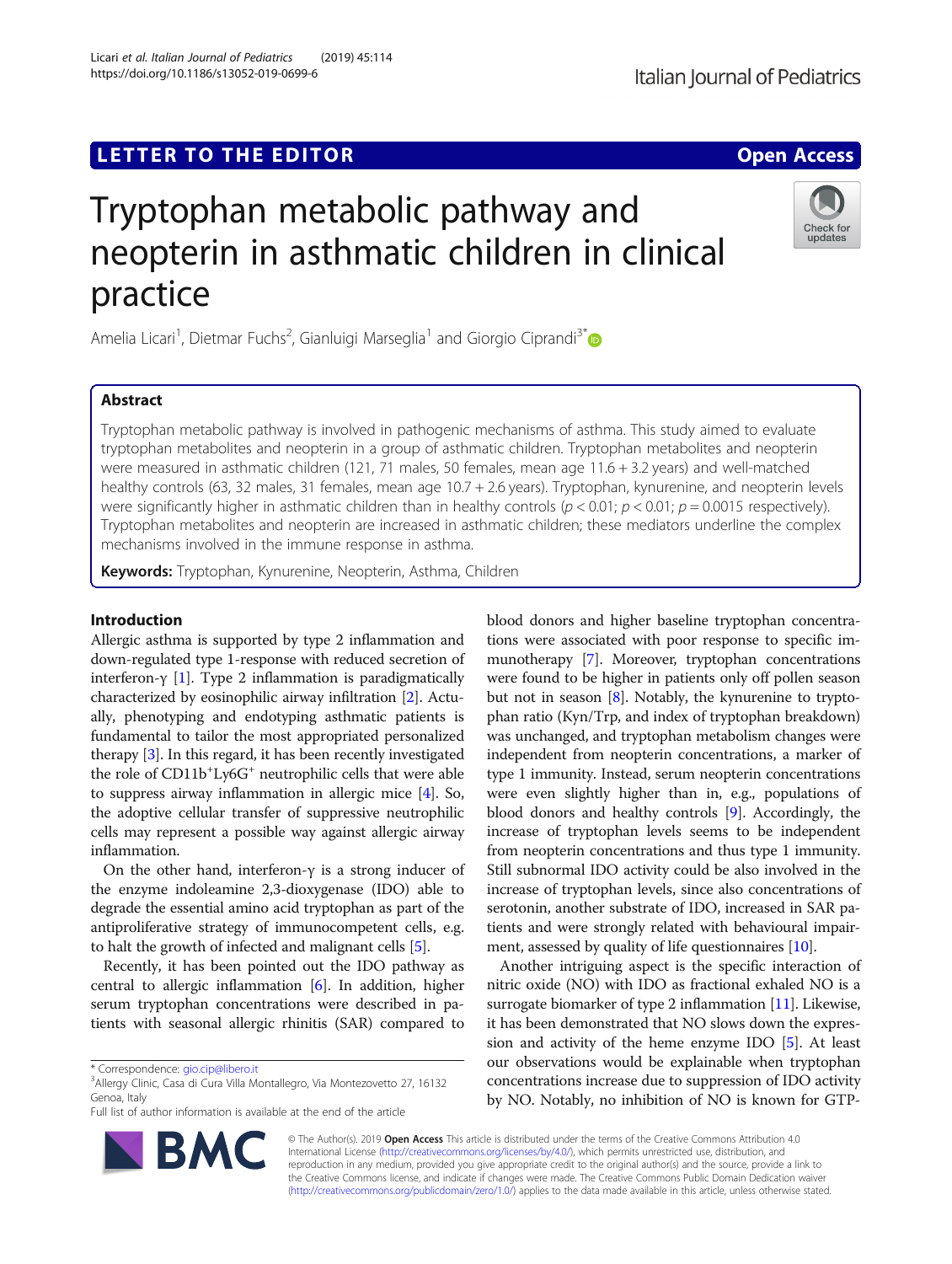<span id="page-1-0"></span>cyclohydrolase I, the key enzyme for neopterin production. Thus, this background corresponds well with the independent development of tryptophan breakdown and neopterin concentrations in patients with allergic disorders.

Therefore, this scenario appears very complex, but could suggest next relevant consequences for future therapeutic strategies. In this regard, a crucial piece of this puzzle still lacks, such as the in-depth evaluation of IDO and neopterin pathway in childhood asthma. Indeed, a recent study investigated the concentrations of IDO metabolites (i.e. tryptophan and kynurenine) in 30 asthmatic children [[12\]](#page-3-0). The expression of IDO was significantly lower in childhood allergic asthma, particularly in children with high FeNO levels, but there was no significant relationship between IDO levels and asthma severity. As these outcomes are conflicting with previous reports and did not evaluated neopterin secretion, the current study aimed to evaluate these mediators in a group of asthmatic children visited in a real-life setting.

# Materials and methods

The current study was designed as cross-sectional and was conducted in a real-world setting. The study included 121 consecutive children (71 males, 50 females,

mean age  $11.6 + 3.2$  years) with allergic asthma and visited for the first time at a third-level paediatric clinic. They were compared with a well-matched group of 63 healthy children (32 males, 31 females, mean age 10.7 + 2.6 years). The procedure was approved by the Ethics Committee and parents signed an informed consent.

Inclusion criteria were: age between 6 and 14 years, both genders, asthma diagnosis. Exclusion criteria were: use of medications able to interfere with the interpretation of the results, current respiratory infections, severe disorders able to interfere with the interpretations of the results.

Asthma diagnosis was performed according to the Global Initiative for Asthma [\[13](#page-3-0)].

IDO pathway metabolites, such as tryptophan and kynurenine, and neopterin were measured as previously described in detail [\[7](#page-3-0)–[10](#page-3-0)]. Tryptophan and kynurenine concentrations were measured by high-performance liquid chromatography (HPLC) using 3-nitro-Ltyrosine as internal standard. Tryptophan was detected by a fluorescence detector (ProStar, Model 360, Varian, Palo Alto, CA) at an excitation wavelength of 285 nm and an emission wavelength of 365 nm. A Shimadzu SPD-6A UV-detector (Shimadzu, Kyoto, Japan) in flow stream series connection was used for detection of both kynurenine and nitrotyrosine at a wavelength of 360 nm. To estimate IDO activity, kyn/trp was

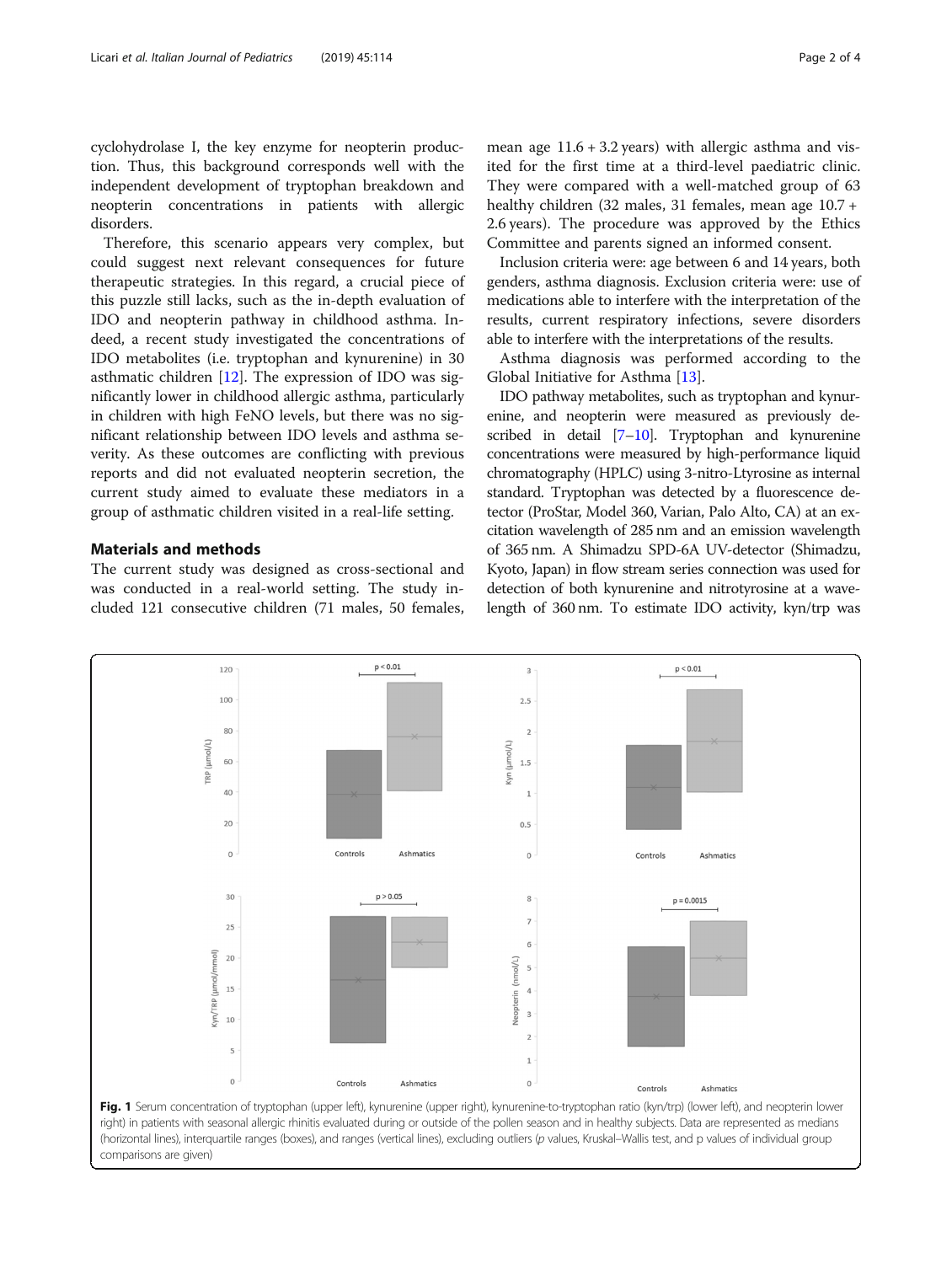| Variable            | Asthmatic children | Healthy controls | <i>p</i> -value |  |
|---------------------|--------------------|------------------|-----------------|--|
| TRP (µmol/L)        | $111.1 \pm 41.0$   | $67.4 \pm 10.2$  | * $p$ < < 0.01  |  |
| Kyn (µmol/L)        | $2.68 \pm 1.02$    | $1.78 \pm 0.42$  | * $p < 0.01$    |  |
| Kyn/TRP (µmol/mmol) | $26.6 \pm 18.5$    | $26.7 \pm 6.2$   | n.s.            |  |
| Neopterin (nmol/L)  | $7.0 + 3.8$        | $5.9 + 1.6$      | $p = 0.0015$    |  |

<span id="page-2-0"></span>**Table 1** Mean  $+$  SD of the variables in asthmatic children and healthy controls

calculated (expressed as mol kynurenine per mmol tryptophan). Neopterin concentrations were determined by ELISA (BRAHMS, Hennigsdorf, Germany) according to the manufacturer's instructions, with a detection limit of 2 nmol/l.

Data are reported as mean with + Standard Deviation. Difference in the mean values was evaluated with the Wilcoxon signed rank test. Statistica software 9.0 (StatSoft Corp., Tulsa, OK, USA) was used.

#### Results

Figure [1](#page-1-0) and Table 1 show that asthmatic children had higher tryptophan and kynurenine values together neopterin than healthy children, whereas the ratio tryptophan/kynurenin was similar in the two groups. Notably, these variables did not correlate with the asthma control grade (data not shown).

#### **Discussion**

These findings confirm the complex network of cytokines involved in the asthma pathogenesis. Actually, the inflammatory cascade in asthma includes several actors: type 1, type 2, and type 3 cytokines, as recently evidenced [[14](#page-3-0), [15](#page-3-0)]. Therefore, different biomarkers, surrogate for different pathogenic pathways, may be detectable at the same time. In this regard, the current findings show that asthmatic children, recruited in a clinical practice setting, had increased both IDO pathway metabolites and neopterin, such as type 1 biomarker, together. On the other hand, both biomarker clusters did not discriminate the asthma control grade. This phenomenon might mean that increase of IDO pathway metabolites and neopterin secretion may be a signature of the underlying unbalanced immune regulation typical of allergic disorders.

In addition, there is a clear-cut association between tryptophan metabolism and the oxidative stress as pointed out by several studies [[16](#page-3-0)–[20](#page-3-0)].

This study has some limitation: cross-sectional design and lack of direct bronchial inflammatory markers.

In conclusion, IDO pathway metabolites and neopterin production are increased in children with allergic asthma and could represent a potential marker that could suggest the presence of a dysregulated immune response.

#### Abbreviations

ELISA: Enzyme-linked immunosorbent assay; FeNO: Fractioned exhaled NO; HPLC: High-performance liquid chromatography; IDO: Indoleamine 2,3-

dioxygenase; Kyn: Kynurenine; NO: Nitric oxide; SAR: Seasobal allergic rhinitis; Trp: Tryptophan

### Acknowledgements

Not applicable.

#### Ethical approval and consent to participate

The Ethics Committee of Policlinico San Matteo (Pavia, Italy) approved the study protocol. The procedures were in accordance with the ethical standards of the Declaration of Helsinki; specific written informed consent from parents and from children over 12 years was obtained.

#### Authors' contributions

This study was a collaboration between all authors. Author GL M visited the children, conceptualized and designed the study, did acquisition and analysis of the data and drafted the initial manuscript. Author AL visited the children, participated in the interpretation of the data and in the drafting of the manuscript. Authors DF analyzed laboratory data and revised the manuscript. Author GC conceptualized and designed the study, participated in the interpretation of the data and critical evaluation of the manuscript, and wrote the manuscript. All authors read and approved the final manuscript.

#### Funding

No funding was received.

#### Availability of data and materials

All data analysed during this study are included in this published article and its supplementary information files.

#### Consent for publication

Not applicable.

#### Competing interests

The authors declare that they have no competing interests.

#### Author details

<sup>1</sup> Pediatrics Clinic, Department of Pediatrics, Ospedale San Matteo, University of Pavia, Pavia, Italy. <sup>2</sup>Biological Chemistry, Biocenter, Innsbruck Medical University, Innsbruck, Austria. <sup>3</sup> Allergy Clinic, Casa di Cura Villa Montallegro, Via Montezovetto 27, 16132 Genoa, Italy.

#### Received: 28 March 2019 Accepted: 6 August 2019 Published online: 28 August 2019

#### References

- 1. Nakagome K, Nagata M. Involvement and possible role of eosinophils in asthma exacerbation. Front Immunol. 2018;9:2220.
- 2. Mansur AH, Srivastava S, Sahal A. Disconnect of type 2 biomarkers in severe asthma; dominated by FeNO as a predictor of exacerbations and periostin as predictor of reduced lung function. Resp Med. 2018;143:31–8.
- Denlinger LC, Phillips BR, Ramratnam S, Ross K, Bhakta NR, Cardet JC, et al. Inflammatory and comorbid features of patients with severe asthma and frequent exacerbations. Am J Respir Crit Care Med. 2017;195:302–13.
- 4. Nowroozilarki N, Öz HH, Schroth C, Hector A, Nürnberg B, Hartl D, Kolahian S. Anti-inflammatory role of CD11b<sup>+</sup>Ly6G<sup>+</sup> neutrophilic cells in allergic airway inflammation in mice. Immunol Lett. 2018;204:67–74.
- 5. Gostner JM, Becker K, Kofler H, Strasser B, Fuchs D. Tryptophan metabolism in allergic disorders. Int Arch Allergy Immunol. 2016;169(4):203–15.
- 6. von Bubnoff BT. The indoleamine 2,3-dioxygenase (IDO) pathway controls allergy. Allergy. 2012;67(6):718–25.